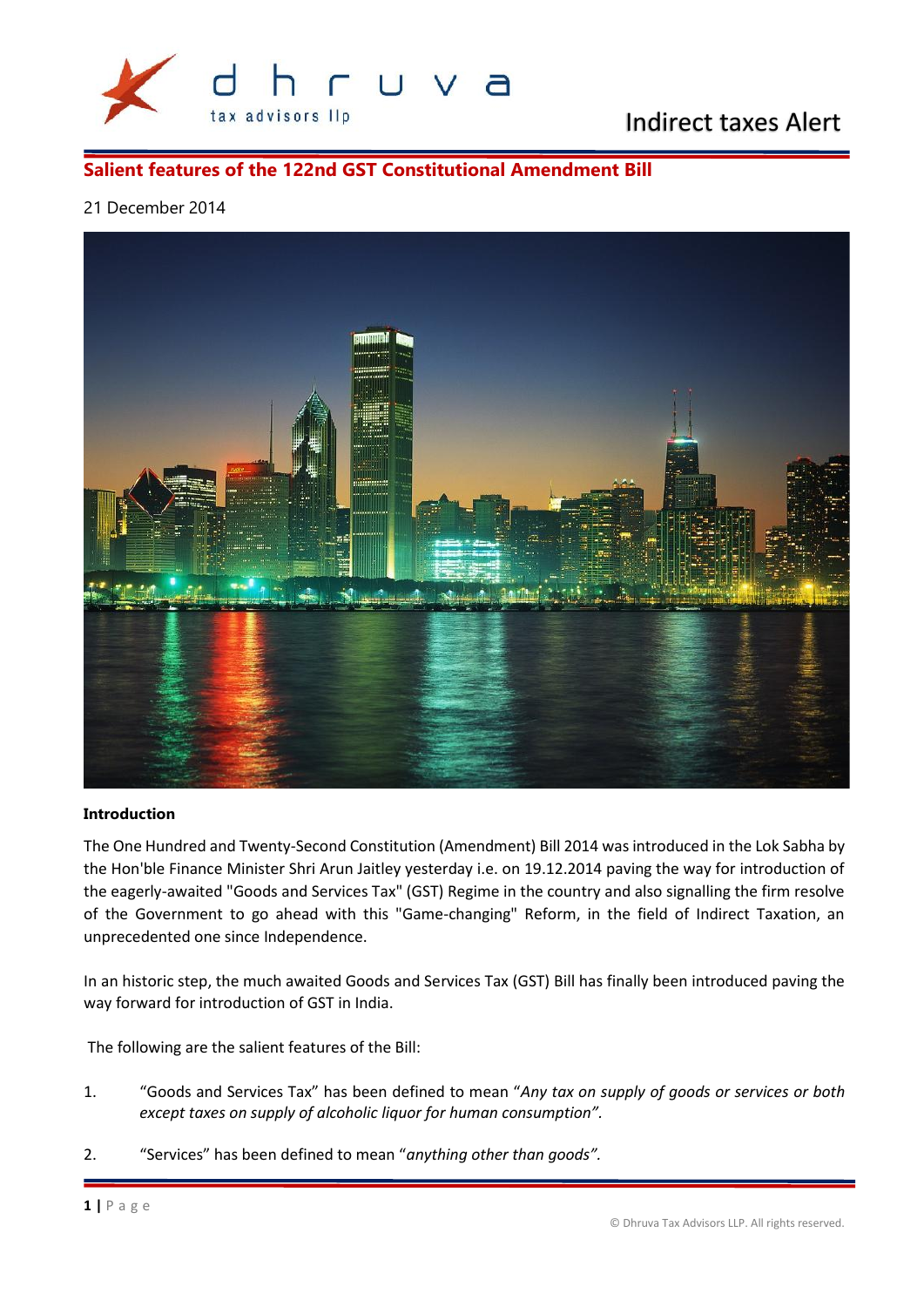3. The Centre and States would now have concurrent powers to levy GST on supply of goods and/or services.

h. tax advisors lin

- 4. The following Central Taxes would be subsumed in GST:
	- a. Central Excise Duty
	- b. Additional Excise Duty
	- c. Excise Duty levied under the Medicinal Toilet Preparations Act
	- d. Service tax
	- e. Central Sales Tax
	- f. Additional Customs Duty i.e. CVD
	- g. Special Additional Duty of Customs i.e. SAD
	- h. All Surcharges and Cesses relating to supply of goods and services
- 5. The following State level taxes would be subsumed in GST:
	- a. VAT/Sales Tax
	- b. Entertainment Tax (other than that levied by local bodies)
	- c. Octroi and Entry Tax
	- d. Purchase Tax
	- e. Luxury Tax
	- f. Taxes on lottery, betting and gambling
	- g. All Surcharges and Cesses relating to supply of goods and services
- 6. Centre would continue to have powers to levy Excise Duty on the following goods:
	- a. Petroleum Crude
	- b. High Speed Diesel
	- c. Petrol
	- d. Natural Gas
	- e. Aviation Turbine Fuel
	- f. Tobacco and Tobacco Products
- 7. Significantly, the concept of "Declared goods of special importance" is being withdrawn. This means that no special tax treatment would be available for goods like Cotton, Iron, Steel, oil seeds, specified cereals etc which are currently enjoying concessional rate of taxes.
- 8. Inter- State supply of goods and services are proposed to be subjected to levy of "Integrated Goods and Service Tax" (IGST).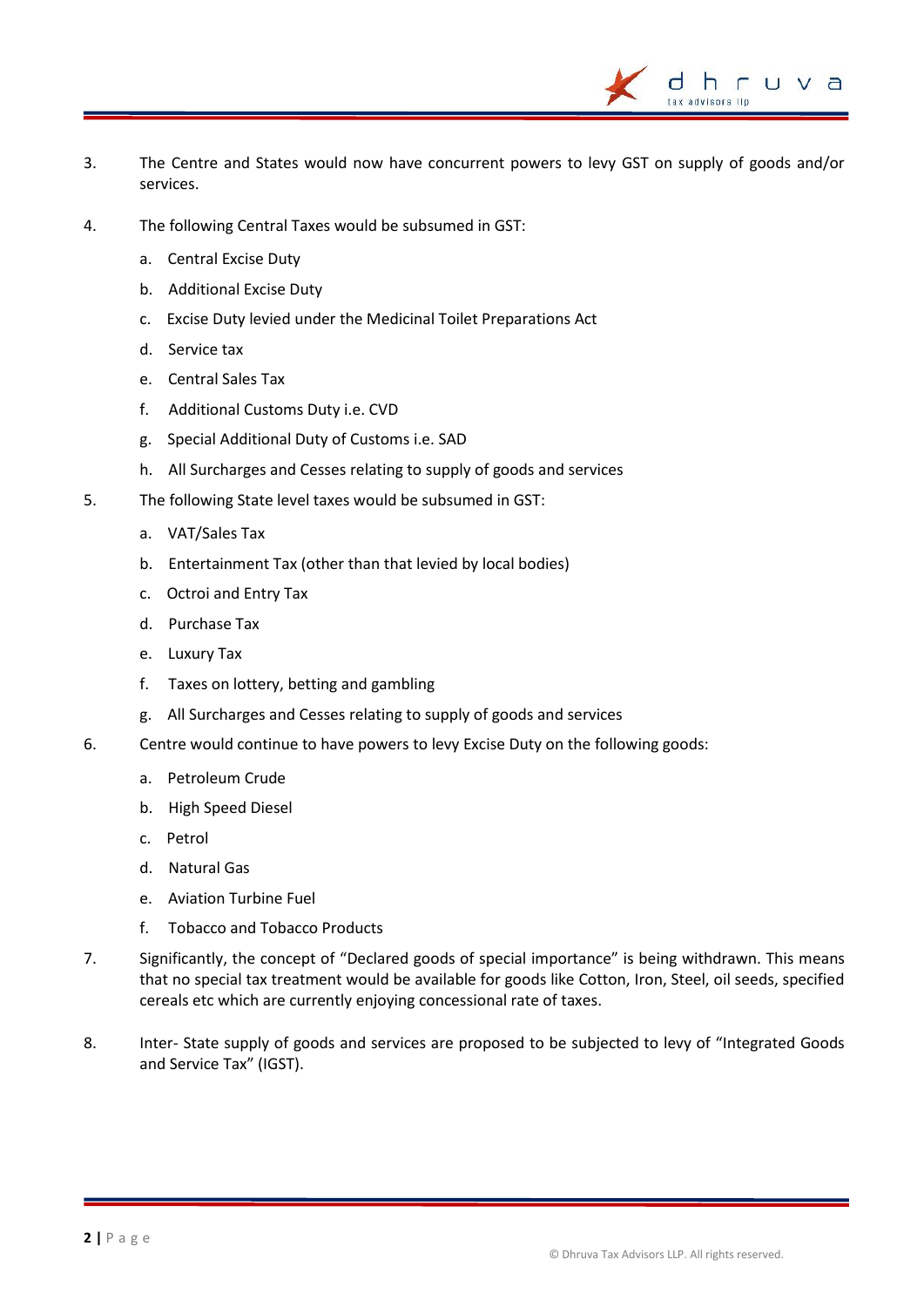9. An additional tax not exceeding 1% is proposed on supply of goods in the course of Inter-state trade or commerce. This tax is proposed to be collected by the Centre for a period of two years and will be allocated to the States from where the supply originates. This temporary levy is to meet the demand of the States to compensate them from probable loss of revenue on implementation of GST.

tax advisors lin

- 10. GST to cover all goods and services except alcoholic liquor for human consumption.
- 11. Petroleum and petroleum products would not be subjected to GST till a date to be notified on the recommendation of the GST council.
- 12. States would be compensated for the loss of revenue due to implementation of GST for a period that may extend to 5 years.
- 13. A GST council consisting of Centre and State Finance ministers is proposed to be constituted with wide powers which would include powers to:
	- a. examine issues relating to GST

b. recommend to the Centre and the States on parameters like rates, exemption list and threshold limits

c. recommend model GST laws, principles of levy, apportionment of IGST and the principles governing the place of supply

d. to recommend special rates for a specified period to raise additional resources during any natural calamity or disaster

e. to recommend on special provisions with respect to North Eastern States, J&K, HP and Uttarakhand

- f. Any other matter relating to GST
- 14. Transitional Provisions have also been made. Accordingly, any provision of the existing State laws relating to tax on goods and/or services which is in conflict or is inconsistent with the GST law would continue to be in force until amended or repealed or until expiration of 1 year from the commencement of the GST law, whichever is earlier.